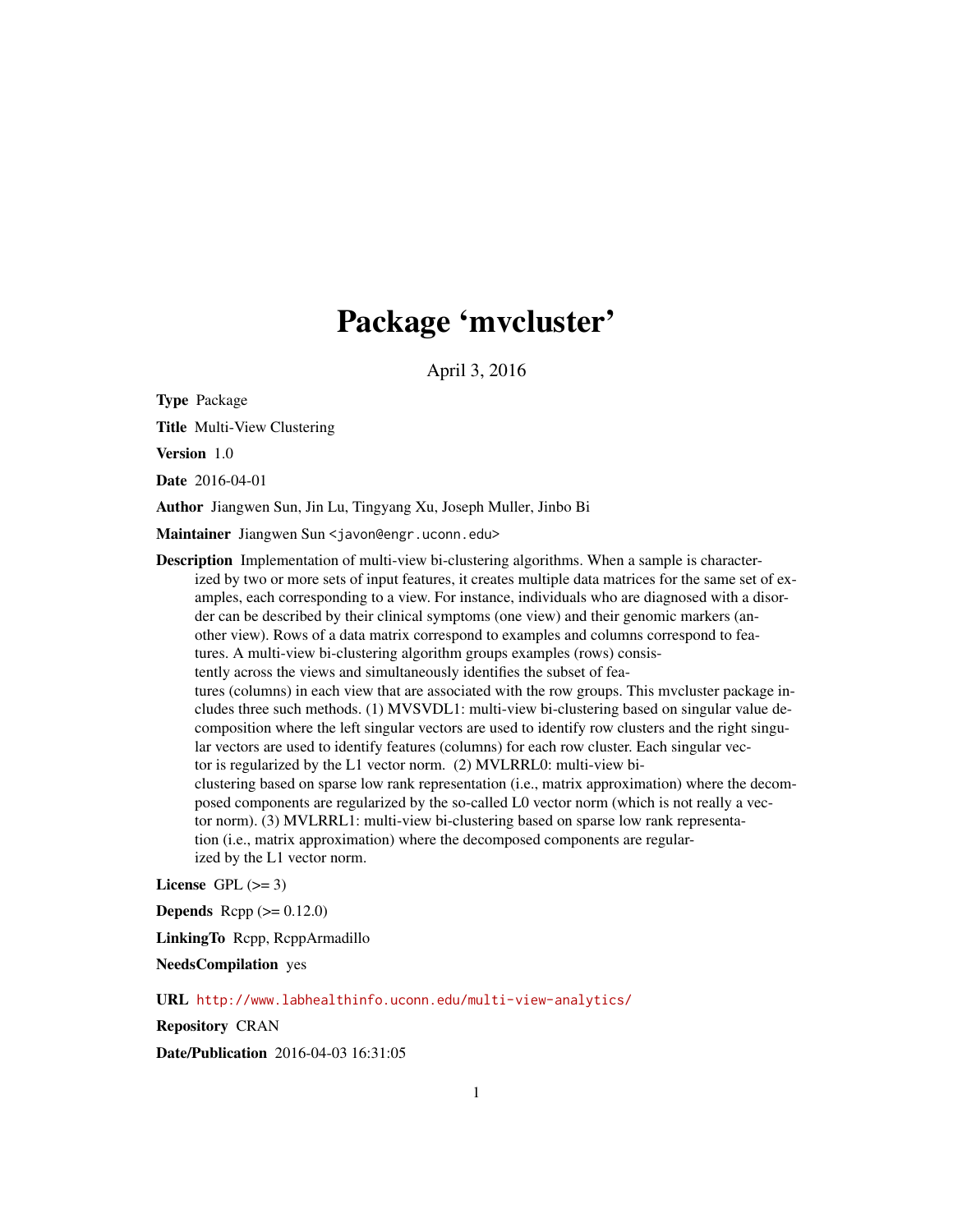### <span id="page-1-0"></span>R topics documented:

| Index |  |  |  |  |  |  |  |  |  |  |  |  |  |  |  |  |  |  |  |  |  |  |  |
|-------|--|--|--|--|--|--|--|--|--|--|--|--|--|--|--|--|--|--|--|--|--|--|--|

gen *Genotype data*

#### Description

Genotype data of 1003 subjects on 1000 simulated biallelic genetic variants.

#### Usage

gen

#### Format

1003x1000 matrix with rows representing genetic markers and columns representing subjects.

#### Details

Please refer to the section of simulation study in the paper (Sun et al, BMC genetics, 2014) for details.

mvlrrl0 *Multi-view bi-clustering via L0-norm enforced sparse LRR*

#### Description

Identify consistent sample cluster among all views and simultaneously associated feature clusters per view. Clusters are obtained via finding sparse low rank representation (LRR) of input data matrices, where the sparsity is enforced using L0-norm. One sample cluster and its associated feature clusters are identified and returned each time this function is used. If multiple clusters are desired, call this function repeatedly with samples left unclustered.

#### Usage

mvlrrl0(datasets, svs, sz, seed=0, maxIter=1000, thres=0.00001, logLvl=0)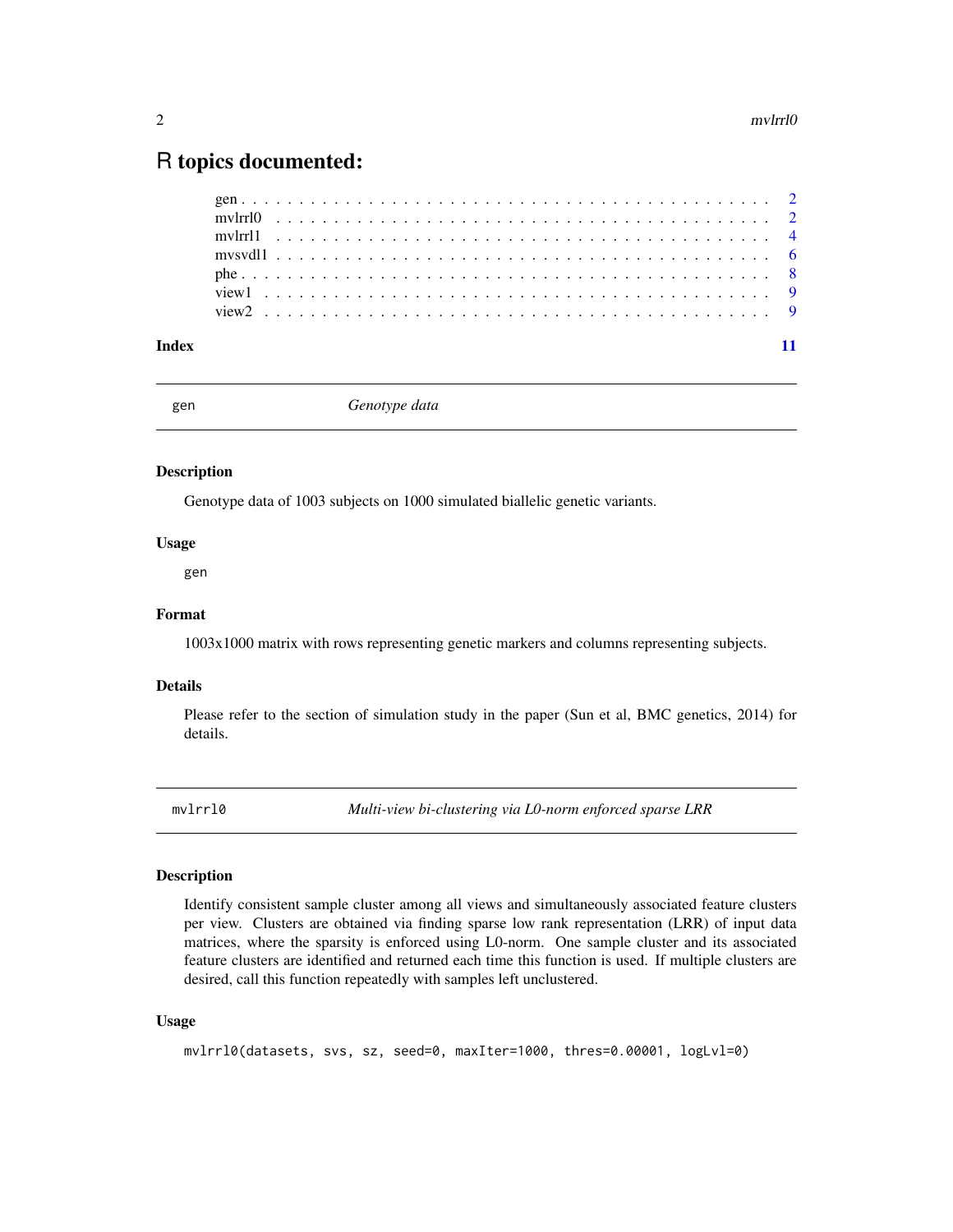#### mvlrrl0 3

#### **Arguments**

| datasets | List of input data, where each element is a matrix. For all the matrices, rows<br>represent samples and columns represent features. These matrices are the char-<br>acterization of a same set of samples from different perspectives (views), one<br>matrix per view. So all the matrices should have the exact same rows, but can<br>have different columns. The rows in the same position in all matrices represent<br>a same sample.                                                                                                                                                                                                                                                                                                                                                                                              |
|----------|---------------------------------------------------------------------------------------------------------------------------------------------------------------------------------------------------------------------------------------------------------------------------------------------------------------------------------------------------------------------------------------------------------------------------------------------------------------------------------------------------------------------------------------------------------------------------------------------------------------------------------------------------------------------------------------------------------------------------------------------------------------------------------------------------------------------------------------|
| SVS      | A numerical vector with length that equals to the number of view, which con-<br>trols the sparsity of vector v in the decomposition of each view. It specifies the<br>maximum number of non-zero elements in vector v.                                                                                                                                                                                                                                                                                                                                                                                                                                                                                                                                                                                                                |
| sz       | A number, which controls the sparsity of vector z in the decomposition of all<br>views. It specifies the maximum number of non-zero elements in vector z.                                                                                                                                                                                                                                                                                                                                                                                                                                                                                                                                                                                                                                                                             |
| seed     | (Optional) A number, which gives the feature (the index) in the first view that<br>will be used as a seed during initialization of vector v in the decomposition.<br>Vector v is initialized with zero in all positions except the one corresponding<br>to the given feature, which is initialized with one. If a seed is not provided, v<br>is initialized with one in all positions. Because the optimization problem this<br>function solves is non-convex, the returned solution is a local optimizer and<br>could vary while different initializations are used. Based on the observation in<br>our experiments, the seed feature is included in the returned feature cluster in<br>most cases. So if there is a feature needed to be included in the feature cluster,<br>it can be set as the seed feature using this argument. |
| maxIter  | (Optional) Maximum number of loop iterations, which is one of the criteria that<br>controls when to terminate the iterative process for searching for the optimal<br>solution. Please read the referenced paper for details. The default value is 1000.                                                                                                                                                                                                                                                                                                                                                                                                                                                                                                                                                                               |
| thres    | (Optional) The other criteria (besides above 'maxIter' argument) for terminating<br>the optimizing loop. When the difference between the two z from the two most<br>recent consecutive iterations passes (is smaller than) this threshold, the loop is<br>terminated. The default value is 0.00001.                                                                                                                                                                                                                                                                                                                                                                                                                                                                                                                                   |
| logLvl   | (Optional) Logging level, which can be set to either 0 or 1, controls the amount<br>of printing, where a larger value means more printing. Default value is 0, which<br>turns off the logging.                                                                                                                                                                                                                                                                                                                                                                                                                                                                                                                                                                                                                                        |

#### Details

This method identifies clusters via finding multi-view sparse low rank representations (LRR) of input data matrices. The LRR is obtained via matrix decomposition in the form: (zu)v, where both z and u are column vectors and their length is equal to the number of samples, (zu) represents the element-wise product between z and u, and v is a column vector and its length is equal to the number of features in the view. Vector z is a multiplier shared across all views, while both u and v are view specific. Sample cluster is read off directly from z by assigning samples with non-zero component in z to the cluster. Because z is shared across all views, the obtained sample cluster is a common cluster among all views. Feature cluster is obtained by assigning features with non-zero component in v to the cluster. Because v is view specific, feature cluster is view specific as well. Sample cluster and feature cluster are associated in the sense that they help determine each other. The sparsity of vector z and v is enforced using L0-norm.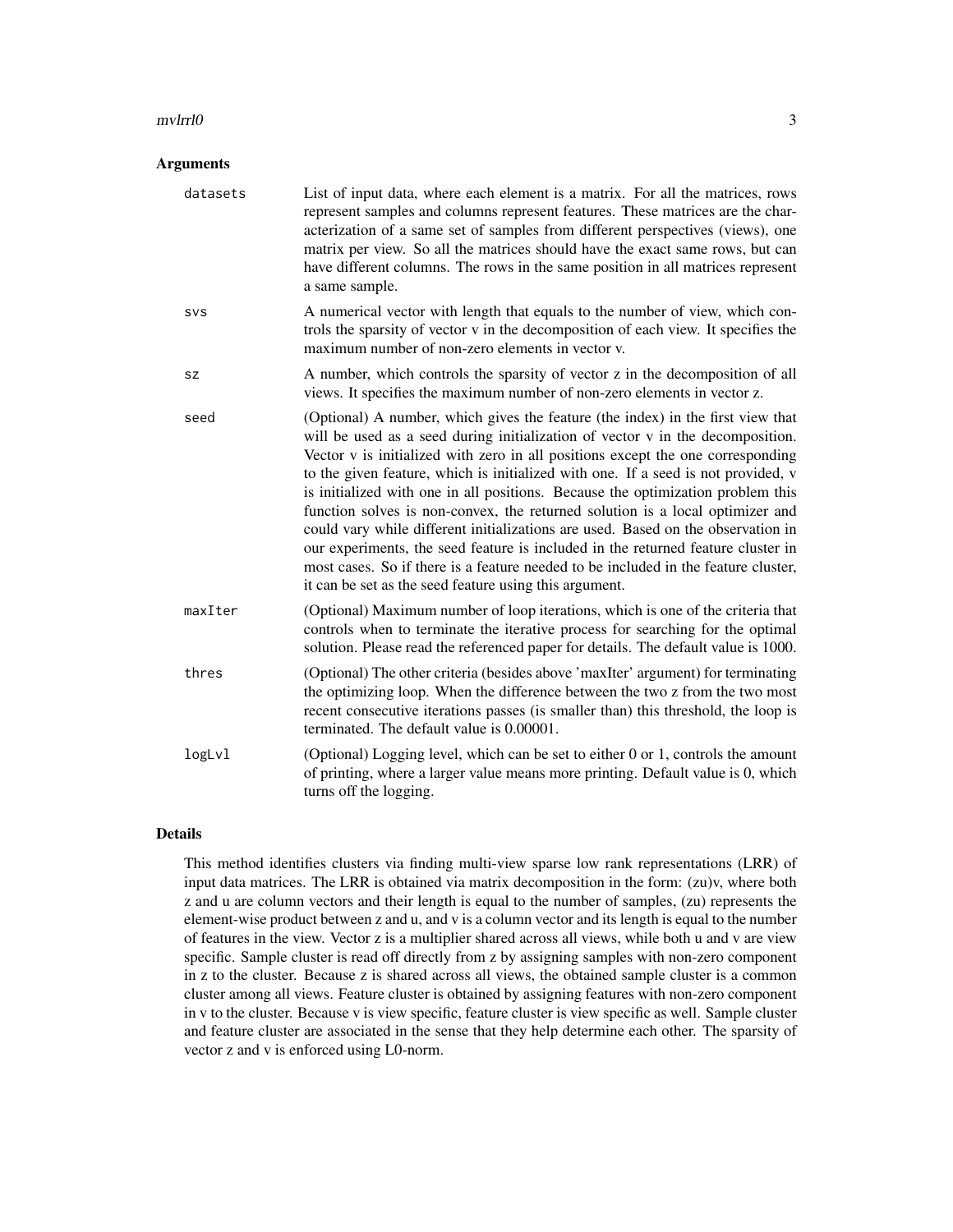#### <span id="page-3-0"></span>Value

A list with following named fields:

| Cluster      | A binary vector (with 1 or 0 entries) of length equal to the sample size. It<br>indicates whether a sample is in the identified cluster (with 1 in its corresponding<br>position) or not (with $0$ ). |
|--------------|-------------------------------------------------------------------------------------------------------------------------------------------------------------------------------------------------------|
| FeatClusters | A list of binary vectors that give identified feature cluster for each view. Value<br>1 indicates the corresponding feature belongs to the identified feature cluster.                                |
| U            | A matrix of with size of n x m, where n is the number of samples, m is the<br>number of views. So each column gives the u in the decomposition of the cor-<br>responding view.                        |
| V            | A list of vectors that give the v in the decomposition of each view.                                                                                                                                  |
| z            | The common multiplier shared across all views in their decomposition.                                                                                                                                 |
|              |                                                                                                                                                                                                       |

#### References

Jiangwen Sun, Jin Lu, Tingyang Xu, and Jinbo Bi *Multi-view Sparse Co-clustering via Proximal Alternating Linearized Minimization* Proceedings of the 32nd International Conference on Machine Learning (ICML), pp. 757-766

#### Examples

```
library(mvcluster)
data(phe)
data(gen)
        views <- list(phe,gen)
        result <- mvlrrl0(views,c(3,10),320)
```
mvlrrl1 *Multi-view bi-clustering via L1-norm enforced sparse LRR*

#### Description

Identify consistent sample cluster among all views and simultaneously associated feature clusters per view. Clusters are obtained via finding sparse low rank representation (LRR) of input data matrices, where the sparsity is enforced using L1-norm. One sample cluster and its associated feature clusters are identified and returned each time this function is used. If multiple clusters are desired, call this function repeatedly with samples left unclustered.

#### Usage

```
mvlrrl1(datasets, lus, lvs, lz, maxOuter=100000, thresOuter=.00001, maxInner=10000,
thresInner=.00001, logLvl=0)
```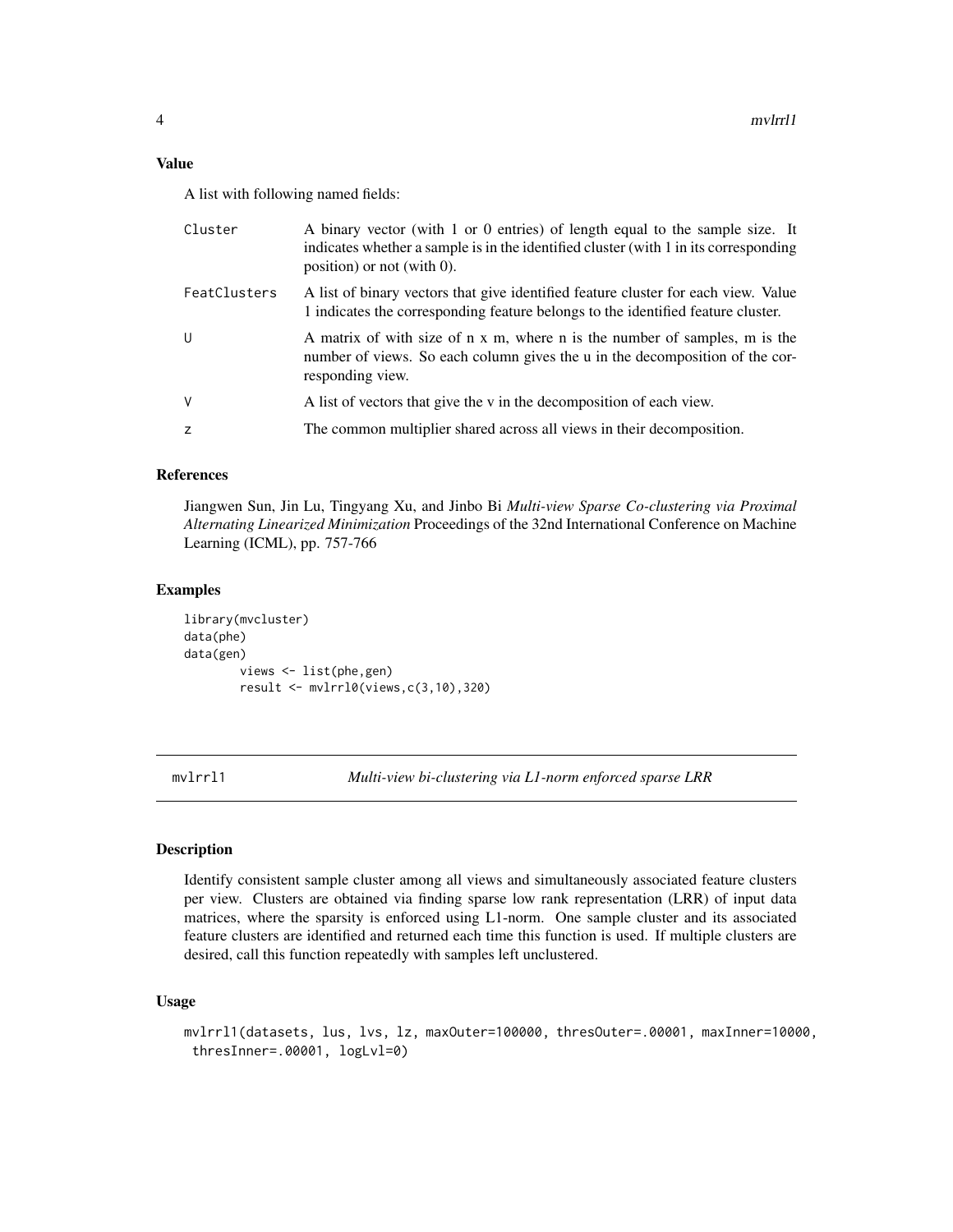#### mvlrrl1 5

#### Arguments

| datasets   | List of input data, where each element is a matrix. For all the matrices, rows<br>represent samples and columns represent features. These matrices are the char-<br>acterization of a same set of samples from different perspectives (views), one<br>matrix per view. So all the matrices should have the exact same rows, but can<br>have different columns. The rows in the same position in all matrices represent<br>a same sample. |
|------------|------------------------------------------------------------------------------------------------------------------------------------------------------------------------------------------------------------------------------------------------------------------------------------------------------------------------------------------------------------------------------------------------------------------------------------------|
| lus        | A numerical vector with length that equals to the number of views, which con-<br>trols the sparsity of vector u in the decomposition of each view. This parameter<br>helps control the size of the sample cluster. A larger value indicates stronger<br>sparsity and thus leads to a smaller sample cluster.                                                                                                                             |
| 1vs        | A numerical vector with length that equals to the number of views, which con-<br>trols the sparsity of vector v in the decomposition of each view. This parameter<br>helps control the size of the feature clusters. A larger value indicates stronger<br>sparsity and thus leads to smaller feature clusters.                                                                                                                           |
| lz         | A number, which controls the sparsity of vector z in the decomposition of all<br>views. It helps to tune the size of the identified sample cluster. A larger value<br>means stronger sparsity and thus leads to a smaller sample cluster.                                                                                                                                                                                                |
| maxOuter   | (Optional) Maximum number of outer loop iterations, which is one of the criteria<br>that controls when to terminate the outer loop in the process of searching for an<br>optimal solution. The default value is 100000.                                                                                                                                                                                                                  |
| thres0uter | (Optional) The other criteria (besides the above 'maxOuter' argument) for ter-<br>minating the outer loop. When the sum of squares of the difference between<br>two consecutive outer loop iterations of vector z passes (is smaller than) this<br>threshold, the loop is terminated. The default value is 0.00001.                                                                                                                      |
| maxInner   | (Optional) Maximum number of inner loop iterations. It works the same way<br>as above 'maxOuter' argument, but controls the inner loop in the optimization<br>process. The default value is 10000.                                                                                                                                                                                                                                       |
| thresInner | (Optional) This works the same way as above 'thresOuter' argument, but looks<br>at the sum of squares of the difference between consecutive vector u (the other<br>multiplier (besides vector z) of left singular vector) and controls the inner loop<br>in the optimization process. The default value is 0.00001.                                                                                                                      |
| logLvl     | (Optional) Logging level, which can be set to $0$ , 1 or 2. It controls the amount<br>of printing, where a larger value means more printing. The default value is 0,<br>which turns off the logging.                                                                                                                                                                                                                                     |

#### Details

This method identifies clusters via finding multi-view sparse low rank representations (LRR) of input data matrices. The LRR is obtained via matrix decomposition in the form: (zu)v, where both z and u are column vectors and their length are equal to the number of samples, (zu) represents the element-wise product between z and u, and v is a column vector and its length is equal to the number of features in the view. Vector z is a multiplier shared across all views, while both u and v are view specific. Sample cluster is read off directly from z by assigning samples with non-zero component in z to the cluster. Because z is shared across all views, the obtained sample cluster is a common cluster among all views. Feature cluster is obtained by assigning features with non-zero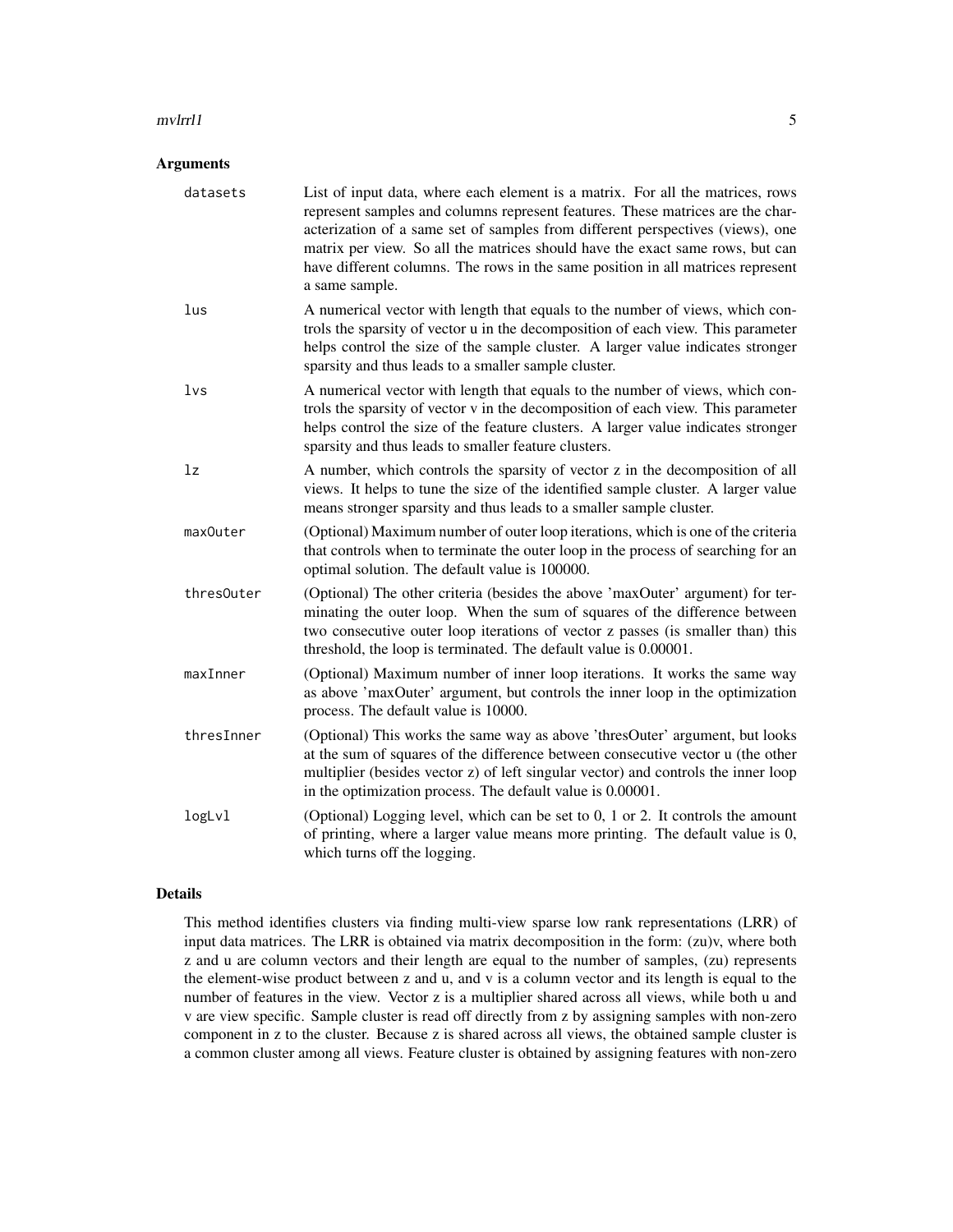component in v to the cluster. Because v is view specific, feature cluster is view specific as well. Sample cluster and feature cluster are associated in the sense that they help determine each other. The sparsity of vector z, u and v is enforced using L1-norm.

#### Value

A list with following named fields:

| Cluster      | A binary vector (with 1 or 0 entries) of length equal to the sample size. It<br>indicates whether a sample is in the identified cluster (with 1 in its corresponding<br>position) or not (with $0$ ). |
|--------------|-------------------------------------------------------------------------------------------------------------------------------------------------------------------------------------------------------|
| FeatClusters | A list of binary vectors that give identified feature cluster for each view. Value<br>1 indicates the corresponding feature belongs to the identified feature cluster.                                |
| U            | A matrix with size of n x m, where n is the number of samples, m is the number<br>of views. So each column gives the u in the decomposition of the corresponding<br>view.                             |
| V            | A list of vectors that give the v in the decomposition of each view.                                                                                                                                  |
| z            | The common multiplier shared across all views in their decomposition.                                                                                                                                 |

#### Examples

```
library(mvcluster)
data(view1)
data(view2)
        views <- list(view1,view2)
        result <- mvlrrl1(views,c(1.2,1.2),c(166.6667,133.3333),1.2)
```
mvsvdl1 *Multi-view bi-clustering via SSVD*

#### Description

Identify consistent sample cluster among all views and simultaneously associated feature clusters per view. Clusters are obtained via multi-view sparse singular value decomposition (SSVD). One sample cluster and its associated feature clusters are identified and returned through each call of this function. If multiple clusters are desired, call this function repeatedly with samples left unclustered.

#### Usage

```
mvsvdl1(datasets, lvs, lz, maxOuter=100000, thresOuter=.00001, maxInner=10000,
thresInner=.00001, logLvl=0)
```
<span id="page-5-0"></span>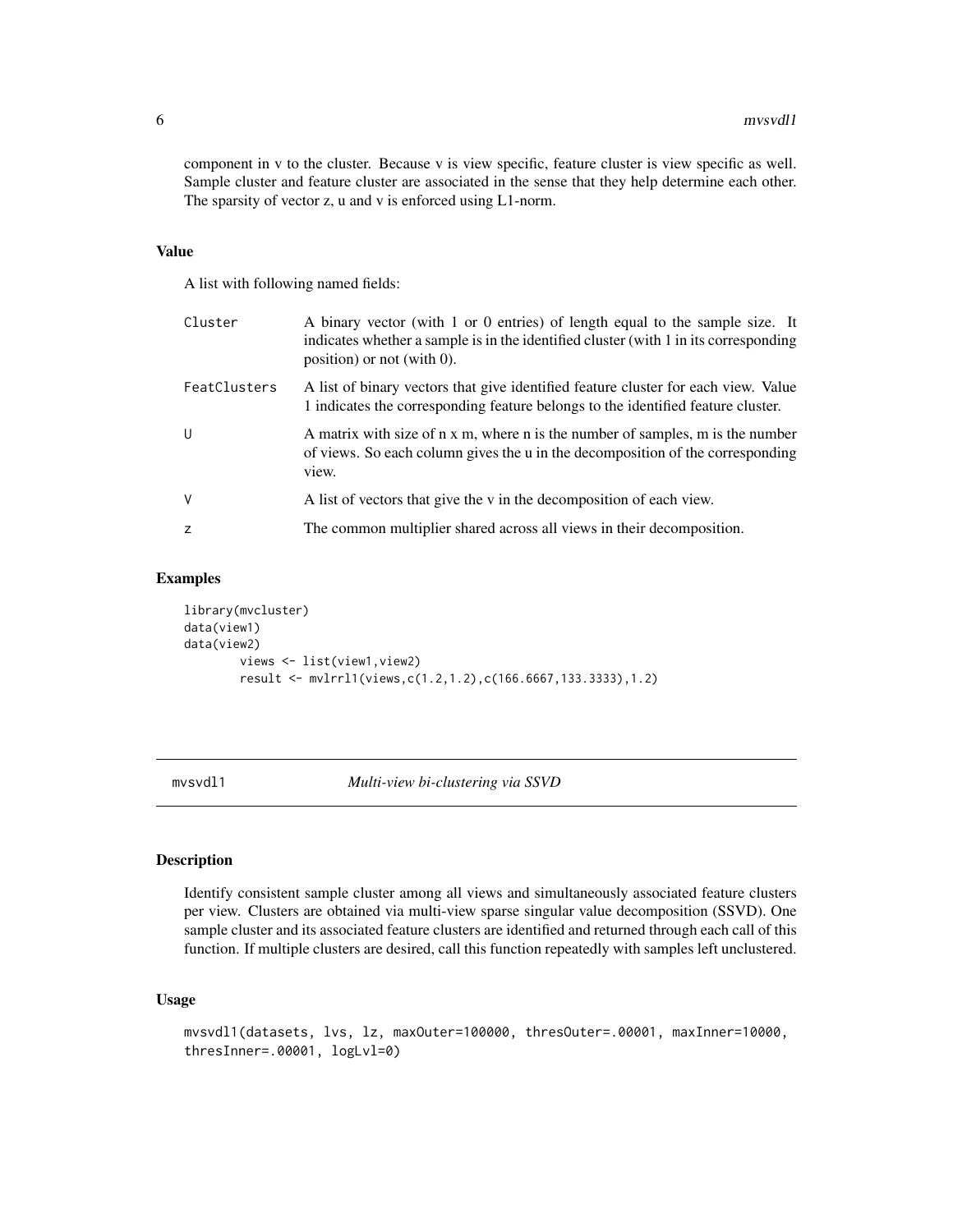#### $m$ vsvdl $1$

#### Arguments

| datasets   | List of input data, where each element is a matrix. For all the matrices, rows<br>represent samples and columns represent features. These matrices are the char-<br>acterization of a same set of samples from different perspectives(views), one<br>matrix per view. So all the matrices should have the exact same rows, but can<br>have different columns. The rows in the same position in all matrices represent<br>a same sample. |
|------------|-----------------------------------------------------------------------------------------------------------------------------------------------------------------------------------------------------------------------------------------------------------------------------------------------------------------------------------------------------------------------------------------------------------------------------------------|
| 1vs        | A numerical vector with length that equals to the number of view, which controls<br>the sparsity of the right singular vector in the SVD of each view. This in turn<br>controls the size of the feature clusters. Larger value indicates stronger sparsity<br>and thus leads to smaller feature clusters.                                                                                                                               |
| lz         | A number, which controls the sparsity of the left singular vector in the SSVD of<br>all views. It helps to tune the size of the identified sample cluster. A larger value<br>means stronger sparsity and thus a smaller sample cluster.                                                                                                                                                                                                 |
| maxOuter   | (Optional) Maximum number of outer loop iterations, which is one of the criteria<br>that controls when to terminate the outer loop in the process of searching for an<br>optimal solution. Please read the referenced paper for details. The default value<br>is 100000.                                                                                                                                                                |
| thresOuter | (Optional) the other criteria (besides the above 'maxOuter' argument) for ter-<br>minating the outer loop. When the sum of squares of the difference between<br>two consecutive outer loop iterations of vector z passes (is smaller than) this<br>threshold, the loop is terminated. The default value is 0.00001.                                                                                                                     |
| maxInner   | (Optional) Maximum number of inner loop iterations. It works the same way<br>as above 'maxOuter' argument, but controls the inner loop in the optimization<br>process. The default value is 10000.                                                                                                                                                                                                                                      |
| thresInner | (Optional) This works the same way as the above 'thresOuter' argument, but<br>looks at the sum of squares of the difference between two consecutive iterations<br>of vector u (the other multiplier (besides vector z) of left singular vector) and<br>controls the inner loop in the optimization process. The default value is 0.00001.                                                                                               |
| logLvl     | (Optional) Logging level, which can be set to 0, 1 and 2. This controls the<br>amount of printing, where a larger value means more printing. The default value<br>is 0, which turns off the logging.                                                                                                                                                                                                                                    |

#### Details

This method is multi-view sparse singular value decomposition (SSVD) based. Consistent sample cluster among views and associated view specific feature clusters are simultaneously identified. Sample and feature clusters are associated in the sense that they help determine each other. The sparsity of the singular vectors in the decomposition is enforced using L1-norm. Please refer to the referenced paper for more details.

#### Value

A list with following named fields:

Cluster A binary vector (with 1 or 0 entries) of length equal to the sample size. It indicates whether a sample is in the identified cluster (with 1 in its corresponding position) or not (with 0).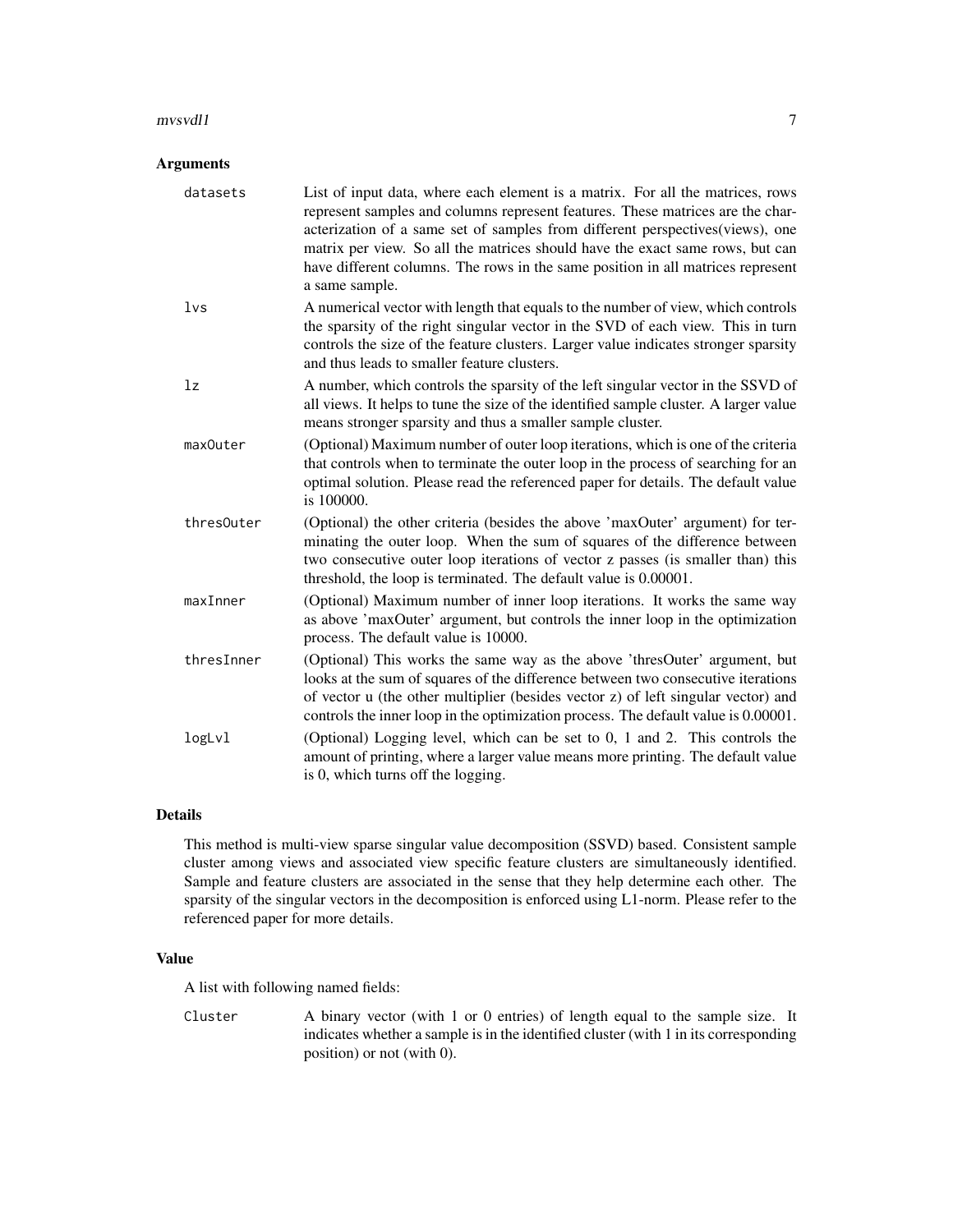<span id="page-7-0"></span>

| FeatClusters | A list of binary vectors that give identified feature cluster for each view. Value<br>1 indicates the corresponding feature belongs to the identified feature cluster.                                                    |
|--------------|---------------------------------------------------------------------------------------------------------------------------------------------------------------------------------------------------------------------------|
| -U           | A matrix with size of n x m, where n is the number of samples, m is the number<br>of views. So each column of this matrix is one of the two multipliers of the left<br>singular vector in the SSVD of corresponding view. |
| <sub>V</sub> | A list of vectors that give the right singular vector in the SSVD of each view.                                                                                                                                           |
|              | The common multiplier of the left singular vector in SSVD of all views.                                                                                                                                                   |

#### References

Jiangwen Sun, Jinbo Bi, and Henry R. Kranzler *Multi-view Singular Value Decomposition for Disease Subtyping and Genetic Associations* BMC Genetics, 15(73):1-12, 2014

#### Examples

```
library(mvcluster)
data(phe)
data(gen)
        views <- list(phe,gen)
        result <- mvsvdl1(views,c(0.45,0.65),0.016)
```
phe *Phenotype data*

#### Description

Phenotype data of 1003 subjects on 10 simulated phenotypic variables.

#### Usage

phe

#### Format

1003x10 matrix with rows representing subjects and columns representing phenotypic variables.

#### Details

Please refer to the section of simulation study in the paper (Sun et al, BMC genetics, 2014) for details.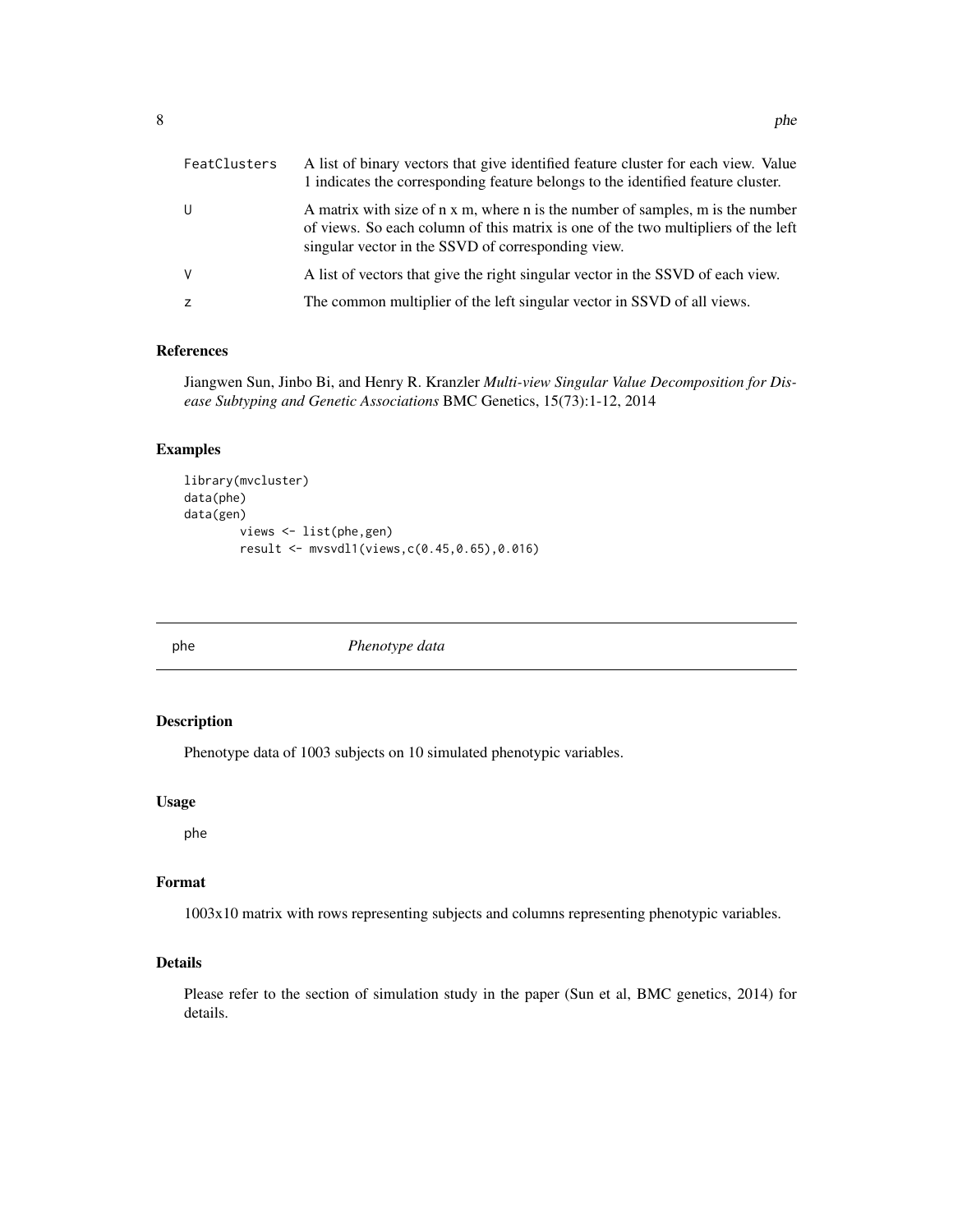<span id="page-8-0"></span>

#### **Description**

One of the two views simulated to mimic datasets from a real study, in which genes are characterized with expression patterns.

#### Usage

view1

#### Format

999x12 matrix with rows representing genes and columns representing various sources, such as different tissues or time points.

#### Details

We mimicked datasets from a real study in which genes are characterized with expression patterns and simulated datasets with implanted block structures that give both clusters of subjects and variables. Two views of data for 1000 subjects were created. There were 12 variables in view 1, and 15 variables in view 2. The data matrix of each view is created by randomly setting 0 or 1 to each entry with varying probability that is determined according to prefixed block structures projected in the data. More specifically, we start from a data matrix filled with all 0. Then we reset data entries inside and outside the blocks to 1 with probability 0.9 and 0.1, respectively. For simplifying the process and easy presentation, we had subjects in the two datasets well aligned and indexed from 1 to 1000; and variables were also indexed using consecutive number starting from 1. View 1 was designed to have two blocks. The first block consists of subjects from 1 to 400 and variables from 1 to 3. The second includes the 200 subjects indexed from 481 to 680 and variables from 4 to 6. Three blocks were included in view 2. The first block contains subjects from 1 to 240 and the first three variables. The second block consists of subjects from 241 to 480 and variable 4, 5 and 6. The last block includes 320 subjects indexed from 481 to 800 and variables from 7 to 9. By comparing blocks of the two views, it is obvious that there are three consistent blocks (i.e., containing same subjects) among the two views. Block 1 consists of 240 subjects and associates with variables from 1 to 3 in both view. There are 200 subjects in block 2. The associated variables are 4, 5 and 6 in view 1 and 7, 8 and 9 in view 2. Block 3 consists of 160 subjects and associates with variable from 1 to 3 in view 1 and from 4 to 6 in view 2.

view2 *View2 data*

#### Description

The other one of the two views simulated to mimic datasets from a real study, in which genes are characterized with expression patterns.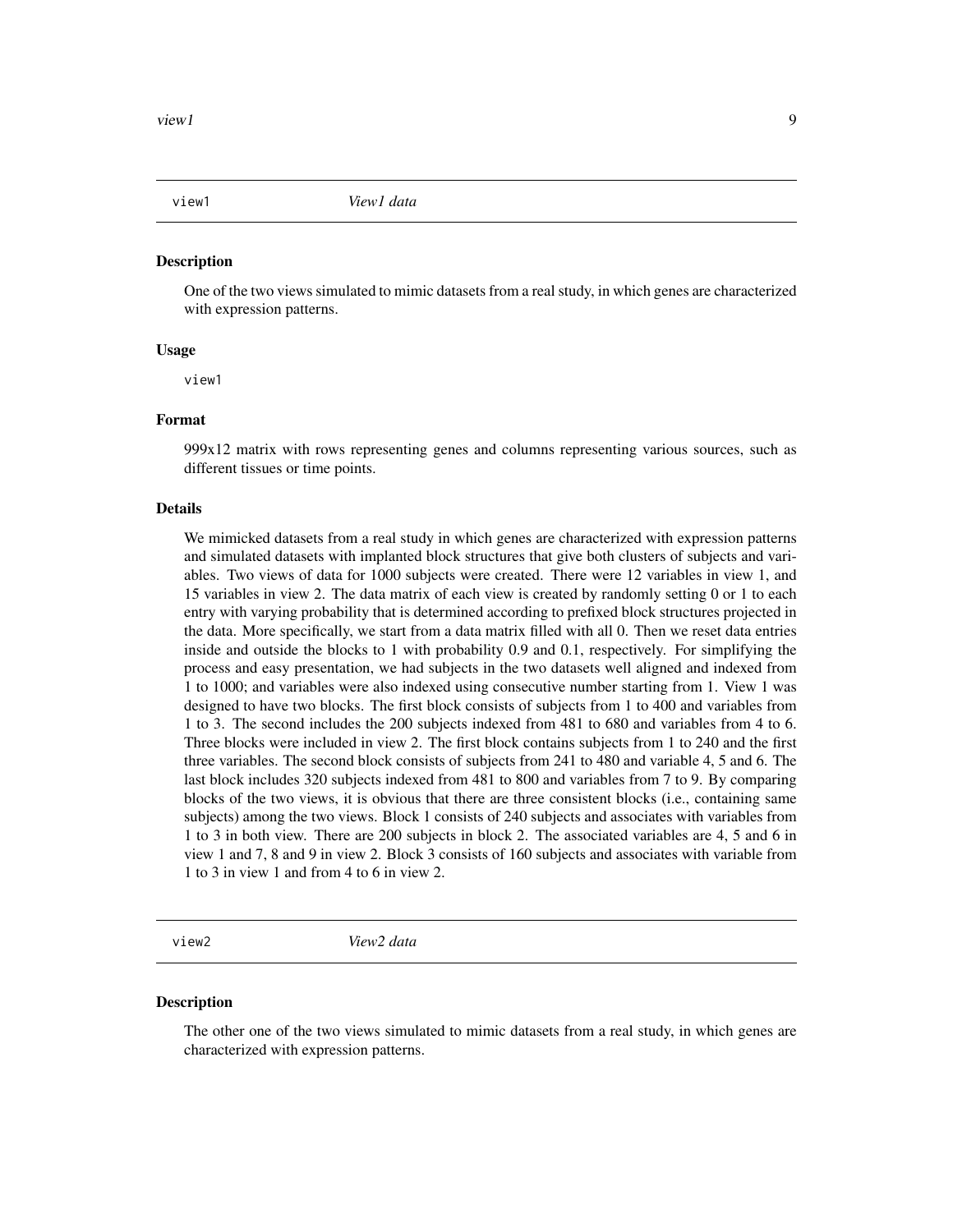#### Usage

view2

#### Format

999x12 matrix with rows representing genes and columns representing various sources, such as different tissues or time points.

#### Details

Please refer to the details included in the description for dataset view1.